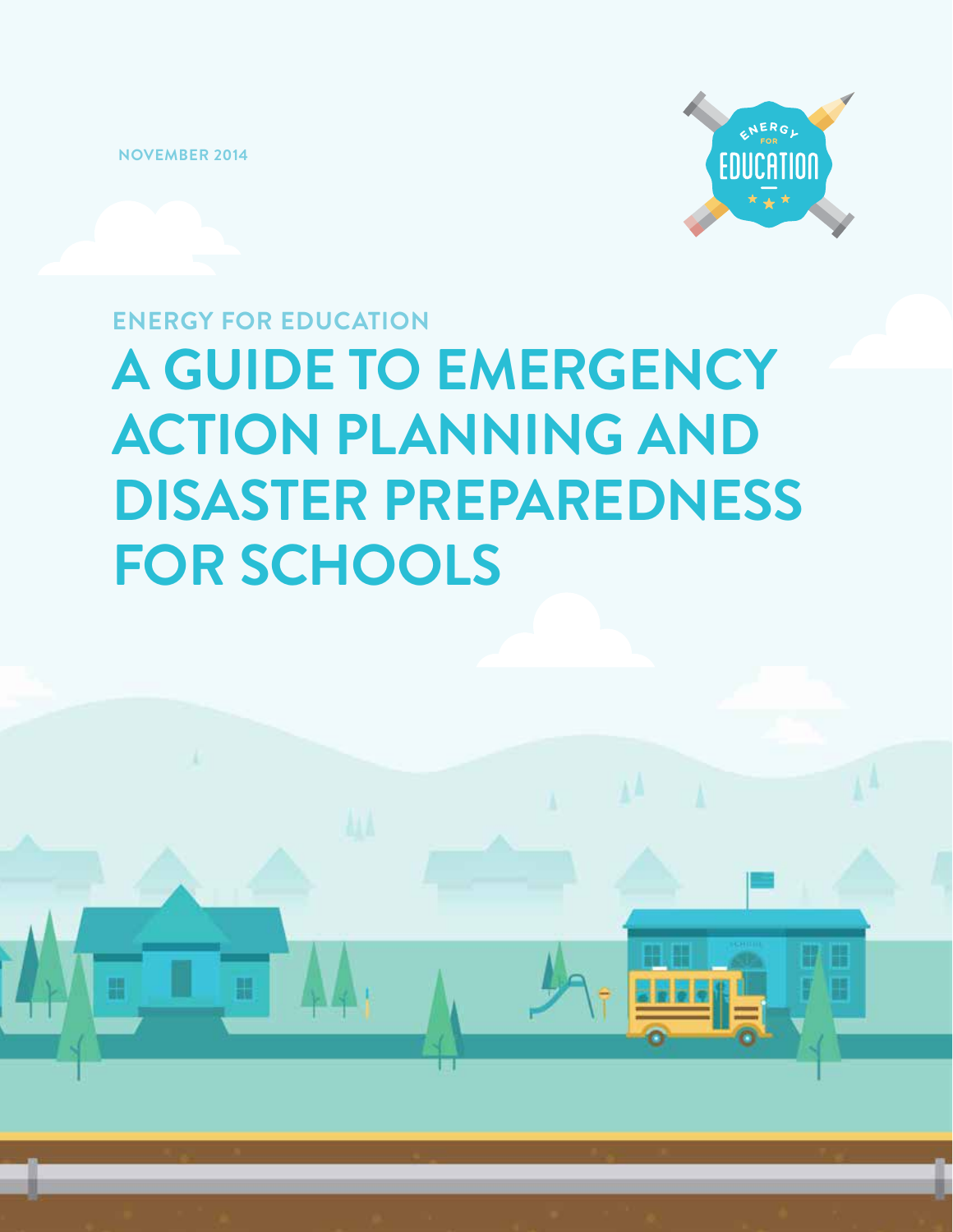### **This guide is intended to be used by school administrators as a reference only to help them develop emergency procedures and crisis management policies. It is not prescriptive in nature and should be used in conjunction with state and district emergency plan development procedures and policies.**

This guide has been modeled after the "Sample School Emergency Operations Plan" shared in the U.S. Department of Homeland Security FEMA E/L361 and G364: Multihazard Emergency Planning for Schools training. The provided guidelines require customization from each school and encourage coordination with school district and governmental emergency plans and procedures. Planning guidelines are not arranged by a hierarchy of severity or likelihood – order of plans should be modified to reflect the risks found at each school. Building and district response systems, advance planning and assigned team responsibilities will likely dictate the order of necessary Emergency Action Plan information.

### **Emergency Planning**

Federal agencies, states, counties and communities create response plans for all types of emergencies. Schools are an integral part of many coordinated response plans. Ideally, Emergency Action Plans should be written at the district administration level, with input from multiple school and multi-disciplinary teams. In tandem with the larger, general Emergency Action Plans, individual institutions should customize Emergency Action Plans to their specific school's needs and characteristics.

### **Communications**

In an actual emergency, communication with external entities is crucial to an effective and efficient response. External communication needs may include, but are not limited to: emergency responders, media, parents, etc. District-internal communication with other administrators, staff, teachers and district officials, is also imperative. Because of unique communication demands, it is advised Emergency Action Plan developers consider built-in communication redundancies.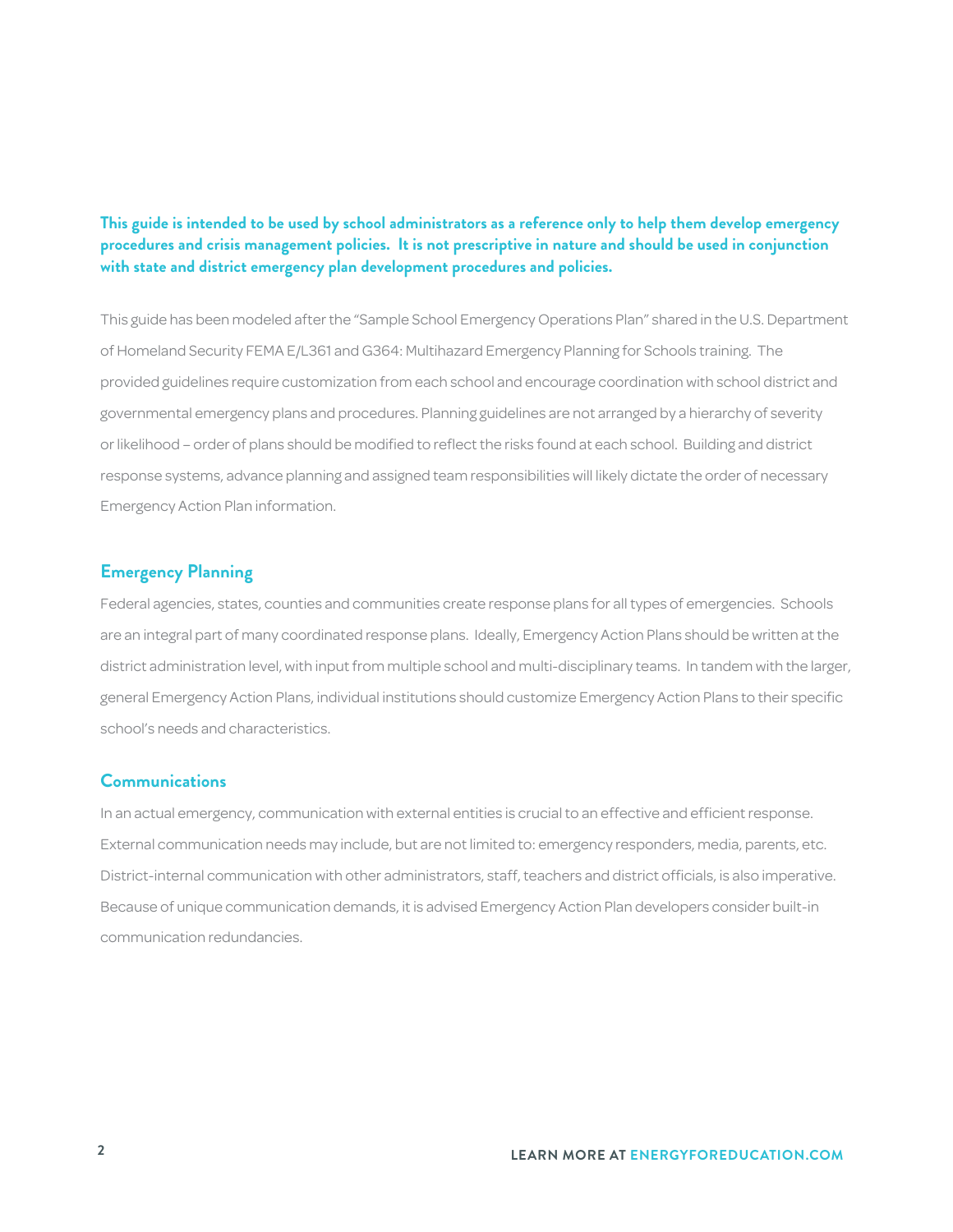# **TABLE OF CONTENTS**

## **Signature Page**

### **Basic Plan**

- Introduction
- Concept of Operations
- Organization and Assignment of Responsibilities
- Direction, Control and Coordination
- Communications
- Administration, Finance and Logistics
- Plan Development, Maintenance and Distribution
- Authorities and References

### **Functional Annexes**

- Drop, Cover and Hold Procedures
- Continuity of Operations (COOP) Procedures
- Recovery: Psychological Healing Procedures

### **Hazard- and Threat-Specific Annexes**

- Natural Hazards: Flood (Near or On School Grounds)
- Technological Hazards: Chemical
- Human-Caused Hazards: Intruder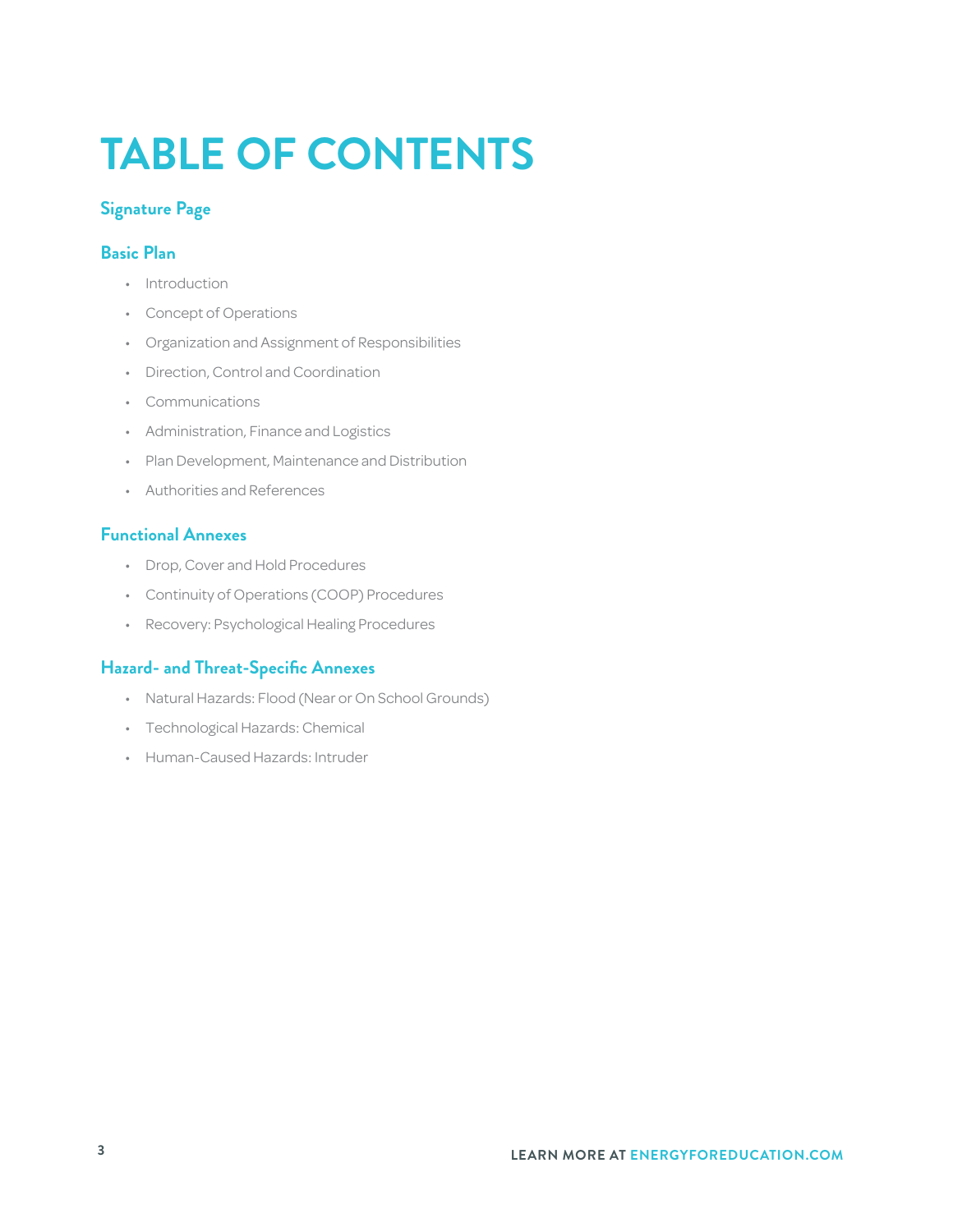# **EMERGENCY PHONE NUMBERS**

| 911                   |  |
|-----------------------|--|
| Police:               |  |
| Fire:                 |  |
| Ambulance:            |  |
| Dispatch/PSAP office: |  |

## **References**

Hazardous Materials Leaks or Spills: 911 Poison Control Center Crime Victim Services Post-Crisis Intervention/Mental Health Hotline

## **Public Utilities**

Pipeline Operator/Company: Pipeline Contact Person: 24-Hour Emergency Contact:

Electricity Company: Electricity Contact Person: 24-Hour Emergency Contact:

Gas Company:

Gas Contact Person:

24-Hour Emergency Contact:

Water Company:

Water Contact Person:

24-Hour Emergency Contact: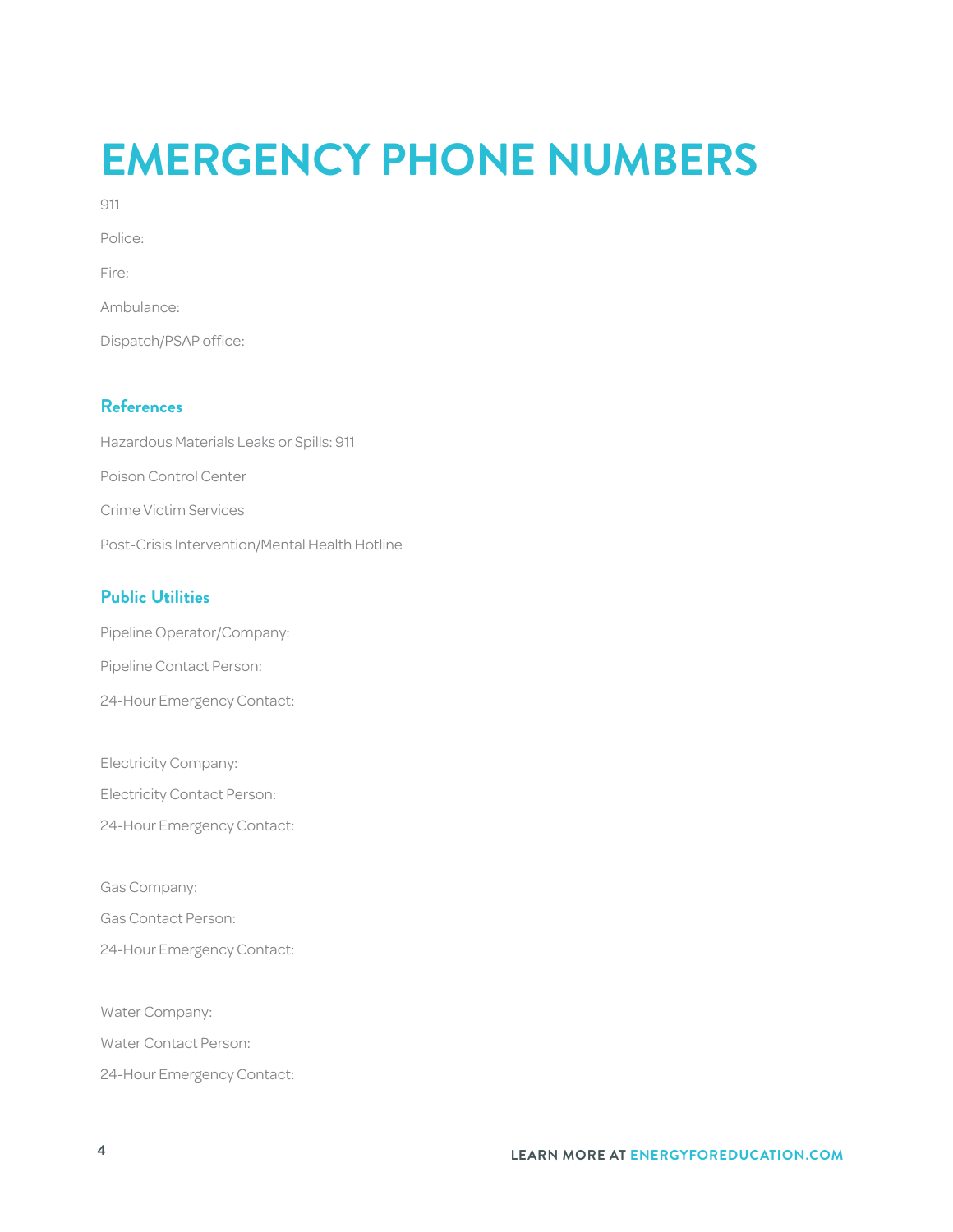## **Emergency Management Agencies**

Local Emergency Planning Committee (LEPC) Contact:

LEPC Phone Number:

Local Emergency Management Administrator (EMA):

EMA Phone Number:

County Emergency Management Administrator (CEMA):

CEMA Phone Number: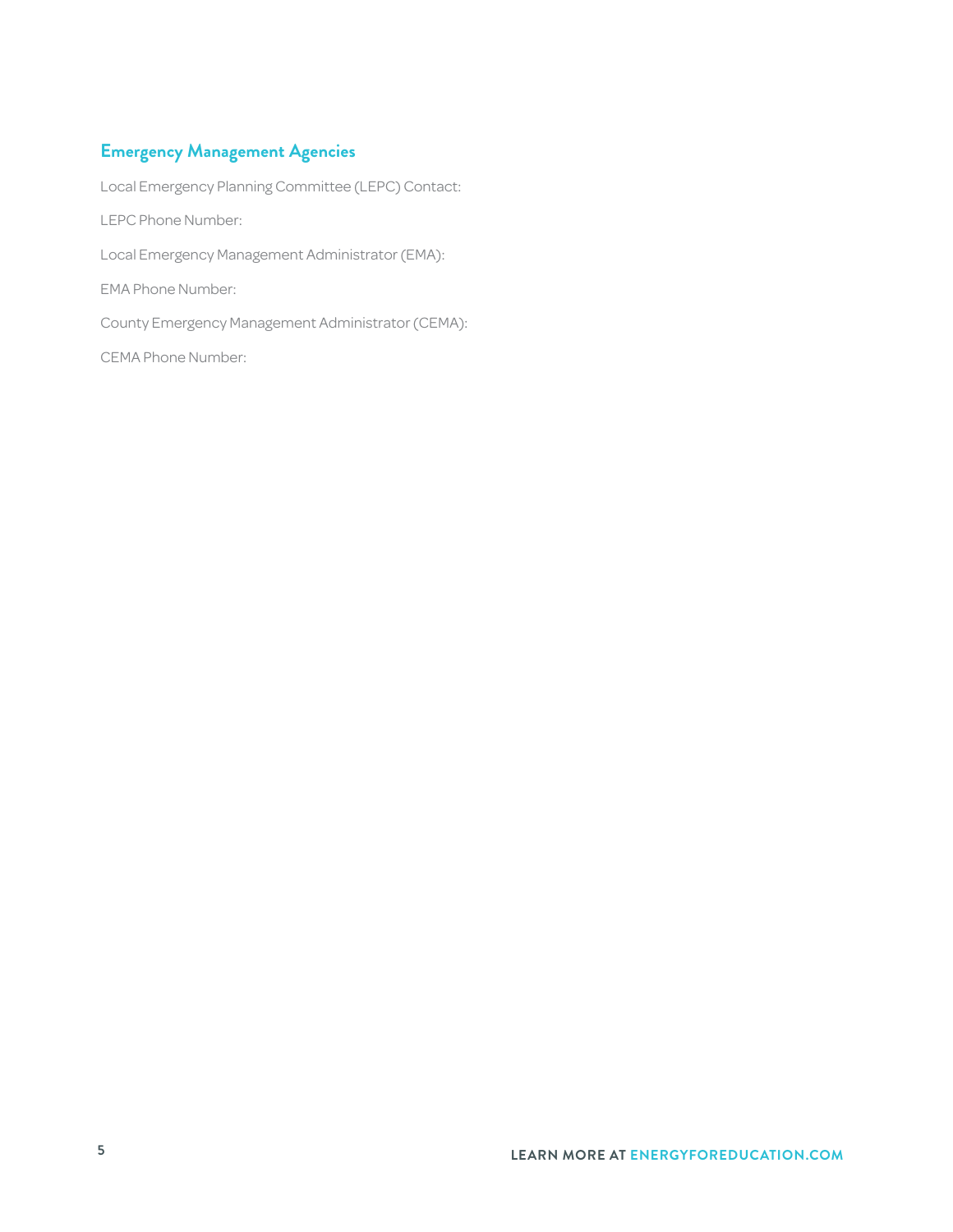## **SCHOOL EMERGENCY ACTION PLAN REVIEW TEAM**

**It is advised that school's Emergency Action Plan Review Team has representation from school board, senior school administrators, representatives from area emergency response agencies and affected parties.**

School Board Representative: School Board Representative: School Board Representative: School Board Representative: School Administrator: School Administrator: Fire Response: Police Response: Emergency Manager/Planner: Others and Their Reason for Participating:

### **School Emergency Action Plan Response Team**

The Emergency Action Plan Response Team should be comprised with individuals who can confidently perform functions identified below. The Emergency Action Plan Response Team should assign primary and secondary (backup) personnel to each function, and all should be well-trained in critical requirements of their assigned functions. As much as possible, fill Response Team assignments with staff members who would not be actively responsible for students. Keep in mind that, dependent upon the emergency, one individual may be able to perform multiple assignments.

The Incident Command System (ICS) is a systematic tool used for the comman, control and coordination of an emergency response. ICS allows agencies to work together using common terminology and operating procedures for controlling personnel, facilities, equipment and communications at a single incident scene.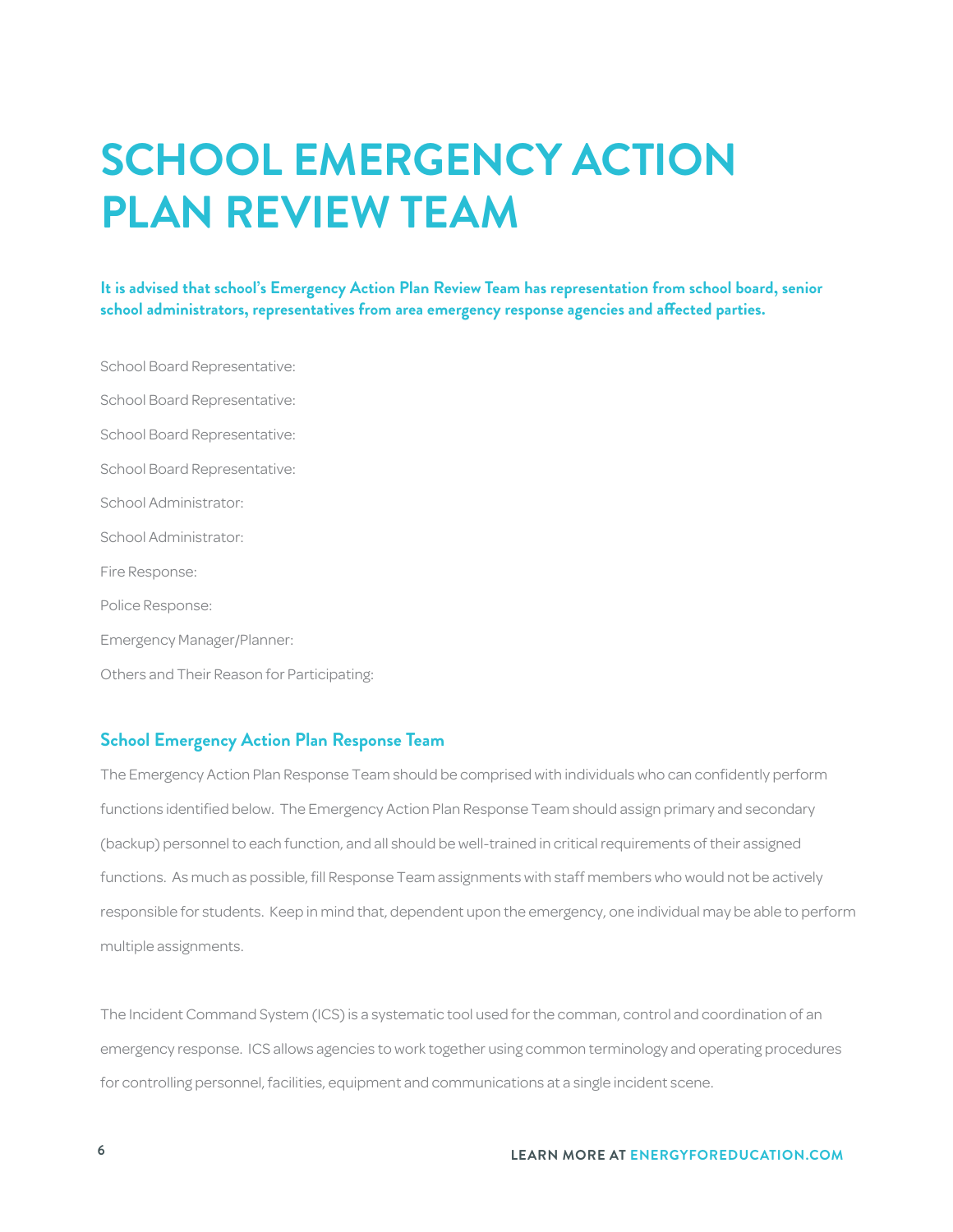The purpose of this section is to introduce ICS to school representatives who may be called upon to provide specific expertise, assistance, information or materials during a school-related emergency but who may be largely unfamiliar with ICS organization and operations. These individuals may include school administrators, school safety officials, school faculty, non-teaching staff, school bus drivers, long-term school volunteers, etc.

Emergency response agencies are trained to using ICS for response to all types and sizes of disasters or emergencies. ICS is scalable and flexible to accommodate integrated and coordinated management of this incidents.

## **INCIDENT COMMAND SYSTEM: AN OVERVIEW**

ICS was originally developed in the 1970s by fire services in California and Arizona as a management method to clarify command relationships for large-scale incidents. Although it was originally developed to address fires, the ICS concept is now applied to other types of incidents, including both natural and man-made disasters.

ICS is typically considered part of the broader Incident Management System outlined in NIMS (U.S. Department of Homeland Security). ICS refers to the command and control protocol at an incident scene, while NIMS covers the entire incident management process, including preparedness activities, resource management and communications and information management. The predominant goal of ICS is to foster Federal, State and local cooperation with maximum flexibility and efficiency to achieve strategic goals. ICS is well-suited for joint use by law enforcement, fire and rescue, emergency medical services, hazardous materials (HAZMAT) specialists, traffic management, repair and maintenance, utility, towing and recovery, public works, motorist assistance and other types of organizations that school administration may influence or be influenced by.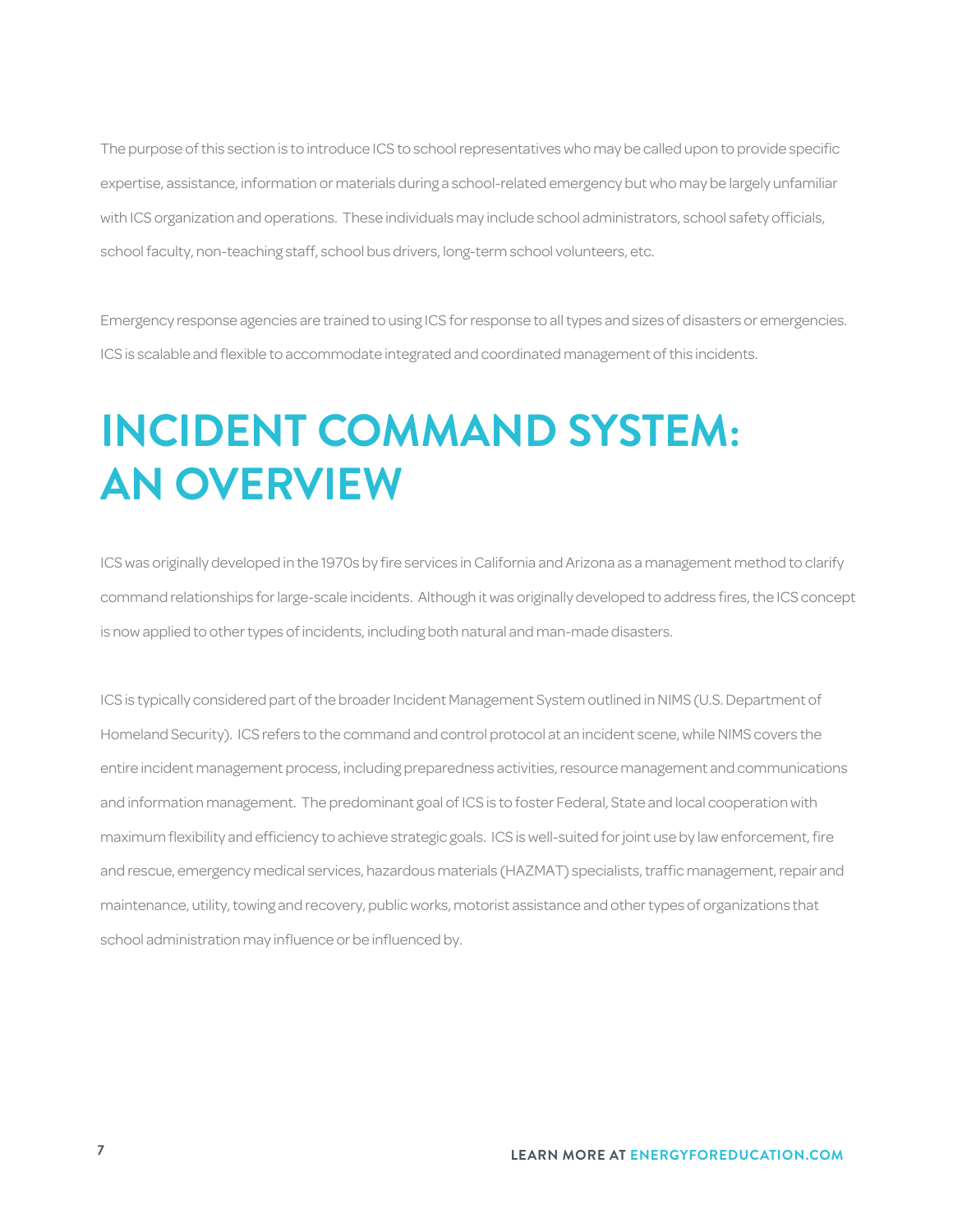### **When applied to a school-related emergency, ICS:**

- Supports the systematic development of a complete, functional organization
- Allows for multiagency adoption and coordination by Federal, State and local response agencies
- Incorporates non-public safety responders, like school administrators, into the organization
- Uses organizational terminology designed to be acceptable to all levels of government

During an emergency, ICS allows the transition to large and/or multiagency operations with only minimal adjustment for the agencies involved. While the ICS structure may be small initially, its scalability allows the structure to expand and adapt to real-time conditions at the scene. If the incident grows in size and/or complexity, individuals in addition to the Incident Commander may be appointed to oversee their functional units to maintain a reasonable level of efficiency.

ICS requires that one or more individuals maintain authority over all incident activities, known as the "Command Function." During minor incidents, a single person, acting as "Incident Commander," may be able to perform the command function. The formal use of ICS becomes more critical during larger events, which may involve multiple responding agencies. In these cases, more than one person could perform the "Command Function" – this is called "Unified Command."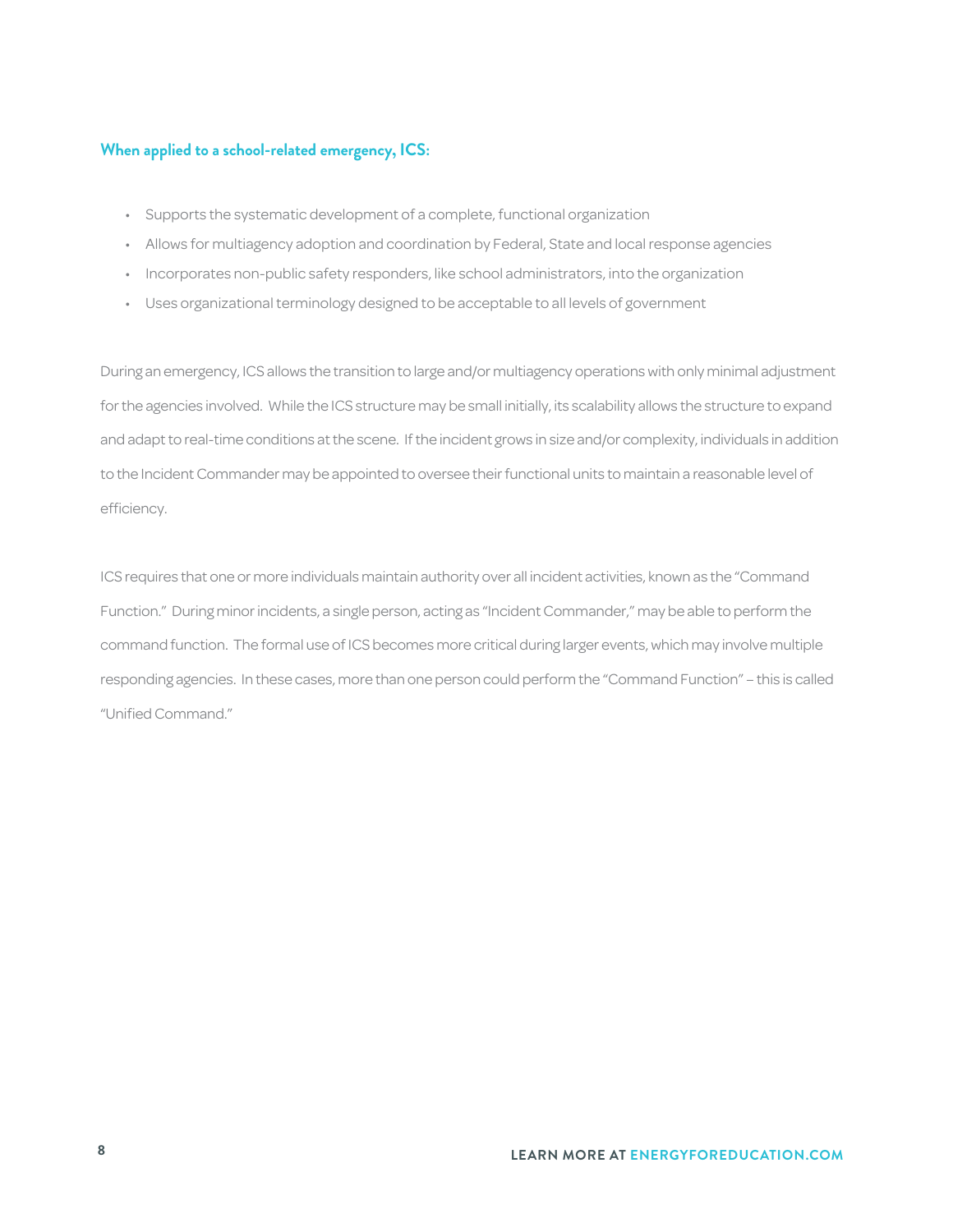**The following chart outlines the suggested role, the stated ICS role definition, example school emergency context and assigned Response Team members.**

| <b>Role</b>                                | <b>NIMS Definition</b>                                                                                                                                                                                                                                                                                                                                                                                        | <b>School</b><br><b>Context</b> | <b>Response</b><br><b>Team Primary</b> | <b>Response</b><br><b>Team</b><br><b>Secondary</b> |
|--------------------------------------------|---------------------------------------------------------------------------------------------------------------------------------------------------------------------------------------------------------------------------------------------------------------------------------------------------------------------------------------------------------------------------------------------------------------|---------------------------------|----------------------------------------|----------------------------------------------------|
| <b>Incident</b><br><b>Commander (IC)</b>   | The on-scene ranking officer,<br>representing the agency with incident<br>jurisdiction and performs the major ICS<br>function, Command. The IC authorizes<br>incident objectives and strategies<br>that collectively delineate a course of<br>action.                                                                                                                                                         |                                 |                                        |                                                    |
| <b>Safety Officer</b>                      | A Command Staff position<br>consisting of a single person who has<br>responsibility for monitoring on-scene<br>safety conditions and developing<br>measures to ensure the safety of all<br>assigned personnel. A Safety Officer<br>may designate one or more assistants<br>from either the same or another<br>assisting agency or jurisdiction.                                                               |                                 |                                        |                                                    |
| <b>Public Information</b><br>Officer (PIO) | A Command Staff position<br>consisting of a single person who<br>has responsibility for all interactions<br>between Command and the media<br>and who coordinates the release of<br>information on the incident situation,<br>as well as response efforts, from<br>Command to the media. A PIO may<br>designate one or more assistants from<br>either the same or another assisting<br>agency or jurisdiction. |                                 |                                        |                                                    |
| Liaison Officer (LO)                       | A Command Staff position consisting<br>of a single person who acts as<br>the on-scene contact point for<br>representatives of assisting agencies<br>assigned to the incident. An LO may<br>designate one or more assistants from<br>either the same or another assisting<br>agency or jurisdiction.                                                                                                           |                                 |                                        |                                                    |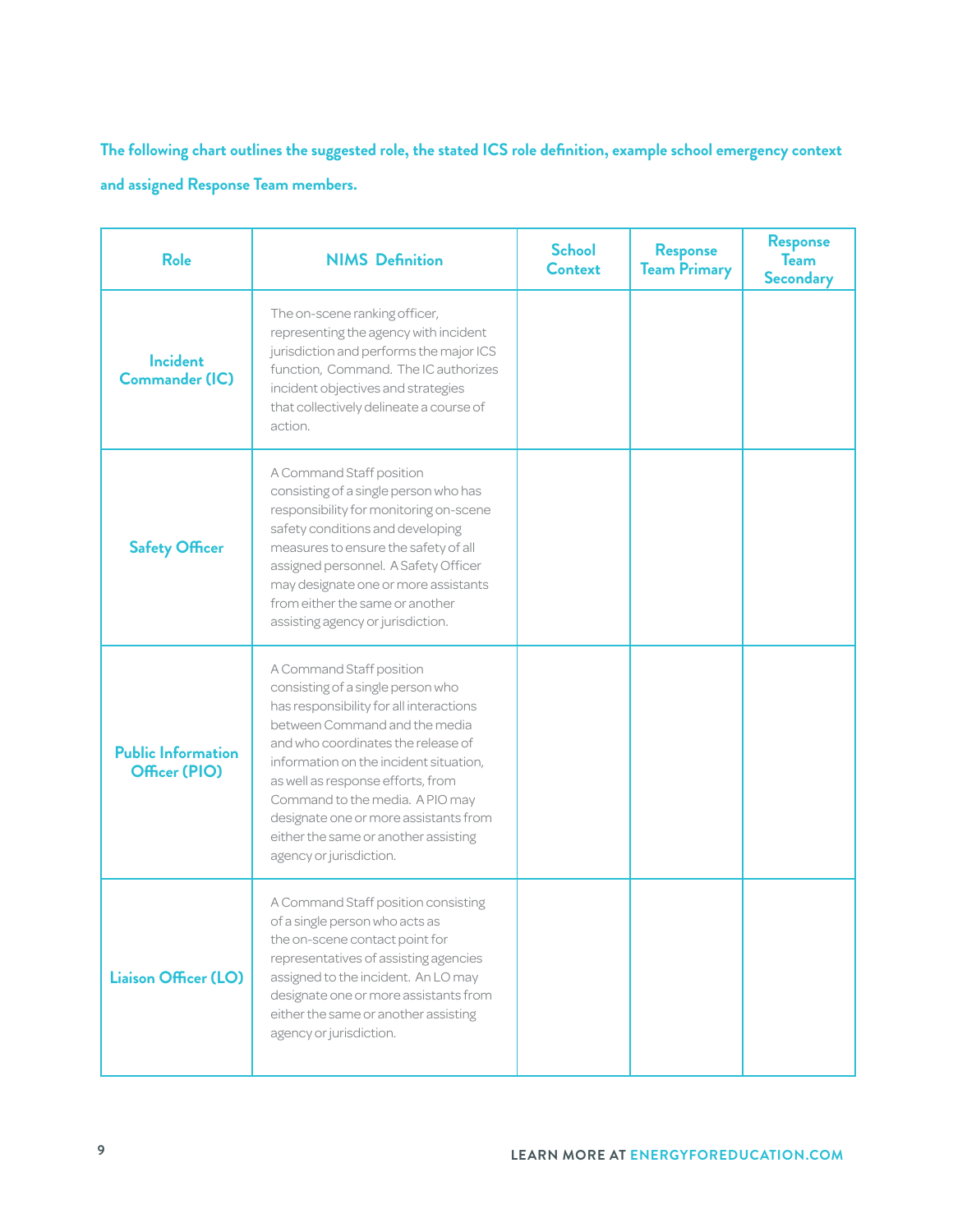| <b>Role</b>                                  | <b>NIMS Definition</b>                                                                                                                                                                                                                                    | <b>School</b><br><b>Context</b> | <b>Response</b><br><b>Team Primary</b> | Response<br><b>Team</b><br><b>Secondary</b> |
|----------------------------------------------|-----------------------------------------------------------------------------------------------------------------------------------------------------------------------------------------------------------------------------------------------------------|---------------------------------|----------------------------------------|---------------------------------------------|
| <b>Operations Chief</b>                      | Individual assigned to supervise the<br>major ICS functional area of tactical<br>operations.                                                                                                                                                              |                                 |                                        |                                             |
| <b>Medical (has</b>                          |                                                                                                                                                                                                                                                           |                                 |                                        |                                             |
| completed Basic                              |                                                                                                                                                                                                                                                           |                                 |                                        |                                             |
| <b>First Training,</b>                       |                                                                                                                                                                                                                                                           |                                 |                                        |                                             |
| including CPR and                            |                                                                                                                                                                                                                                                           |                                 |                                        |                                             |
| <b>AED</b> usage)                            |                                                                                                                                                                                                                                                           |                                 |                                        |                                             |
| <b>Site Security/</b>                        |                                                                                                                                                                                                                                                           |                                 |                                        |                                             |
| Facility Lock-Down/                          |                                                                                                                                                                                                                                                           |                                 |                                        |                                             |
| <b>Facility Check</b>                        |                                                                                                                                                                                                                                                           |                                 |                                        |                                             |
| <b>Student Release</b><br><b>Coordinator</b> |                                                                                                                                                                                                                                                           |                                 |                                        |                                             |
| <b>Logistics Chief</b>                       | Individual assigned to supervise the<br>major ICS functional area of Logistics.<br>Provides services and support to the<br>incident response effort in the form of<br>personnel, facilities and materials. The<br>lead supporter of the ICS organization. |                                 |                                        |                                             |
| <b>Communications</b>                        |                                                                                                                                                                                                                                                           |                                 |                                        |                                             |